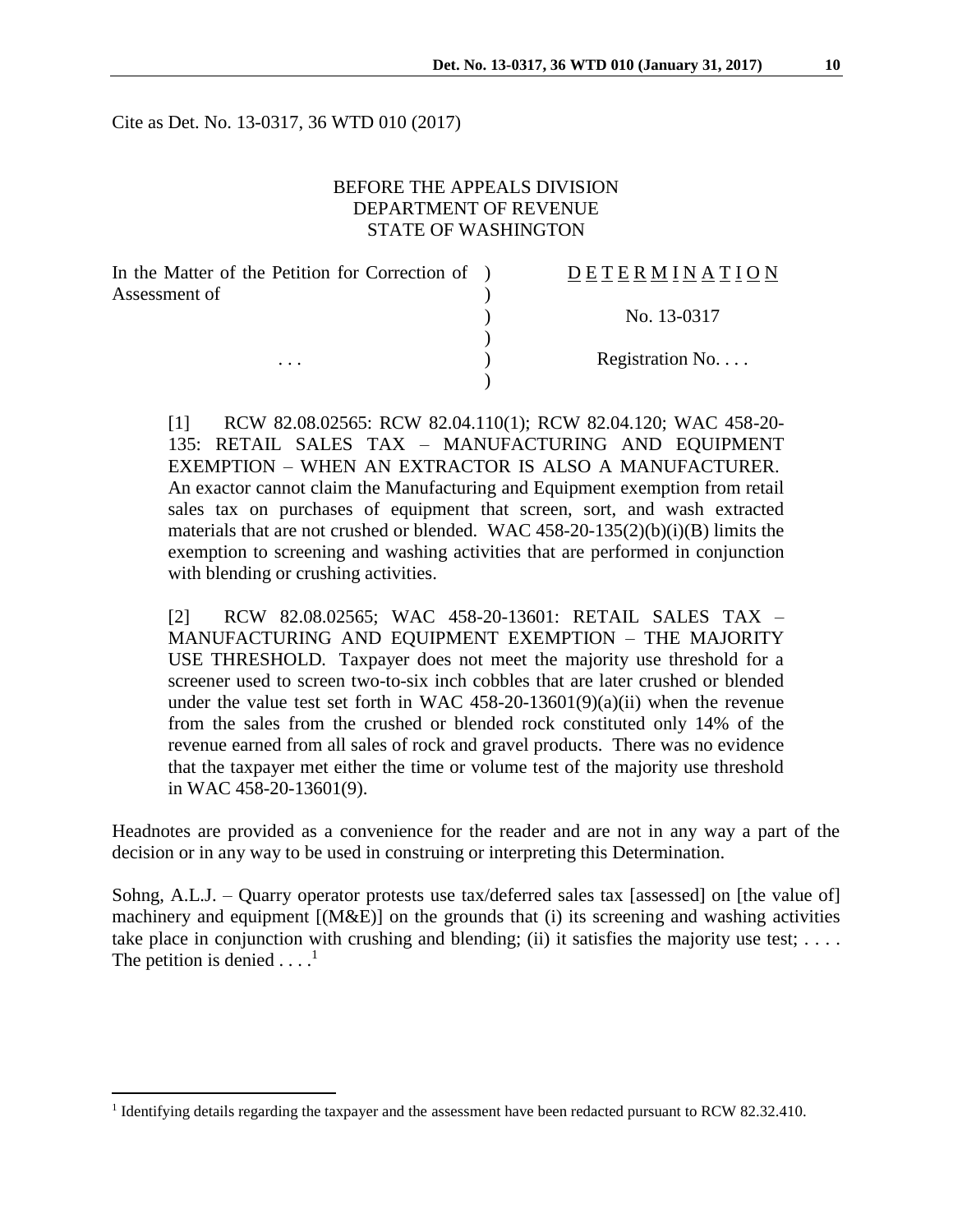#### ISSUES

- 1. Does screening and washing extracted rock materials that are not crushed or blended take place "in conjunction with crushing or blending" under WAC 458-20-135(2)(b)(i)(B), which would qualify the equipment for the [M&E] exemption under RCW 82.08.02565?
- 2. Does screening equipment satisfy the majority use threshold set forth in WAC 458-20- 13601(9)(a) when crushed or blended rock materials constitute only 14% of the revenue generated by the equipment?

. . .

#### FINDINGS OF FACT

[Taxpayer] owns and operates a sand and gravel quarry in . . . , Washington. Taxpayer's operations include extracting sand and gravel from the quarry. The extracted product is called "pit run gravel" or "pit run." The pit run is then processed as follows:

- 1. [Hopper]. The pit run is fed into a 20 Cubic Yard . . . . Hopper . . . , which performs the first screening of the extracted material. The [Hopper] screens out rocks that are six inches or larger, which are set aside for future sale or crushed to make various gravel products. The remaining pit run is placed on a conveyer belt for additional processing.
- 2. Three-Deck Screener. The remaining pit run is then fed into a . . . Three-Deck Screener (the "Screener"), which separates the material into three products:
	- (a) Cobbles between two to six inches, which are set aside for future sale or crushed to make gravel products;
	- (b) Sand 1/8 of an inch or smaller, which is set aside for future sale; and
	- (c) Sand and gravel between 1/8 to 1½ inches.
- 3. Wash Plant. The sand and gravel from (c), above, are transferred to a . . .Wash Plant (the "Wash Plant"), which washes and separates them further into the following:
	- (a) Washed pea gravel (1/8 to 3/4 inches), which is set aside for future sale;
	- (b) Washed No. 5 rock (3/4 to 1 inches), which is set aside for future sale;
	- (c) Washed drain rock  $(1 1\frac{1}{2})$  inches), which is set aside for future sale; and
	- (d) Washed sand (1/8 inch or less).
- 4. Sand Screw. The washed sand from (d), above, is transferred to a sand screw for further washing, after which it is set aside for future sale.

The Department of Revenue's ("Department's") Audit Division examined Taxpayer's books and records for the period January 1, 2008, through December 31, 2011 (the "Audit Period"). On September 27, 2012, the Audit Division issued Assessment No.  $\dots$  in the amount of  $\$\dots$ ,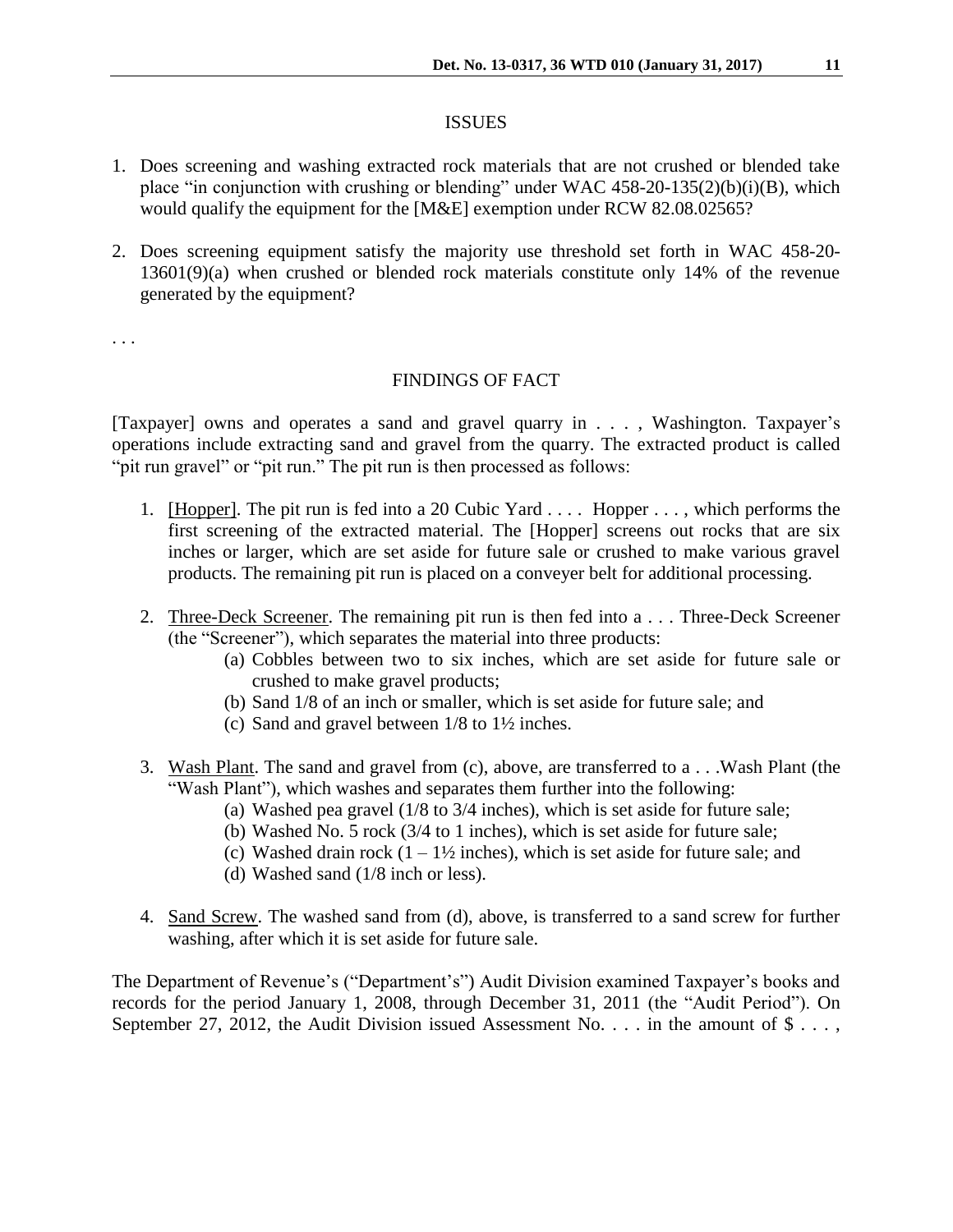including  $\$\dots$  in taxes,  $\$\dots$  in interest, and  $\$\dots$  in penalties.<sup>2</sup> Taxpayer claimed the [M&E] exemption for the Screener, the Wash Plant, and the Sand Screw. The Audit Division disallowed the exemption on the grounds that Taxpayer's sales of crushed or blended rock were only 14% of its total sales of rock and gravel products, which does not meet the majority use threshold needed to qualify for the exemption. The Audit Division included only crushed or blended products in the 14% figure and excluded products that were only screened, washed, and/or stockpiled for sale.

. . .

 $\overline{a}$ 

## ANALYSIS

#### 1. Machinery & Equipment Exemption

RCW 82.08.02565 provides a retail sales tax exemption for sales to a manufacturer or processor for hire of [M&E] used directly in a manufacturing operation. RCW 82.12.02565 provides the corresponding use tax exemption. (Both exemptions are referred to collectively as "the M&E exemption.") Specifically, the statutes provide that the retail sales tax and use tax do not apply to "sales to a manufacturer or processor for hire of machinery and equipment used directly in a manufacturing operation . . . ." RCW 82.08.02565(1)(a); RCW 82.12.02565(1)(a). The M&E exemption has four distinct requirements:

- 1. The purchaser/user must be a "manufacturer" or "processor for hire;"
- 2. The purchased/used item must be "machinery and equipment;"
- 3. The item must be "used directly;"
- 4. In a "manufacturing operation."

See Det. No. 03-0325, 24 WTD 351 (2005).<sup>3</sup> If any of these elements is missing, the exemption is not available. [One] issue here is whether Taxpayer is a "manufacturer."<sup>4</sup> RCW 82.04.110(1) defines a "manufacturer" as "every person who, either directly or by contracting with others for the necessary labor or mechanical services, manufactures for sale or for commercial or industrial use from his or her own materials or ingredients any articles, substances or commodities." RCW 82.04.120 defines "to manufacture" as follows:

(1) "To manufacture" embraces all activities of a commercial or industrial nature wherein labor or skill is applied, by hand or machinery, to materials so that as a result thereof

<sup>&</sup>lt;sup>2</sup> The Audit Division also reclassified a number of wholesale sales to retail sales. However, the Audit Division has agreed to allow wholesale treatment for sales made to . . . (UBI . . . ) and will to make a corresponding adjustment to the assessment after the issuance of this determination.

<sup>&</sup>lt;sup>3</sup> [The M&E statute also requires the purchaser of the equipment to provide the seller with an exemption certificate. RCW 82.08.02565(1)(b); Det. No. 07-0324E, 27 WTD 119, 122 (2008) (listing the requirements of the M&E exemption, including that "[t]he purchaser must provide the seller with an exemption certificate.").]

<sup>4</sup> Taxpayer does not claim to be a "processor for hire." A "processor for hire" is a "person who performs labor and mechanical services upon property belonging to others so that as a result a new, different, or useful article of tangible personal property is produced for sale or commercial or industrial use." WAC 458-20-136(3)(a). Taxpayer is not a processor for hire because it owns the quarry from which it extracts rock and gravel material.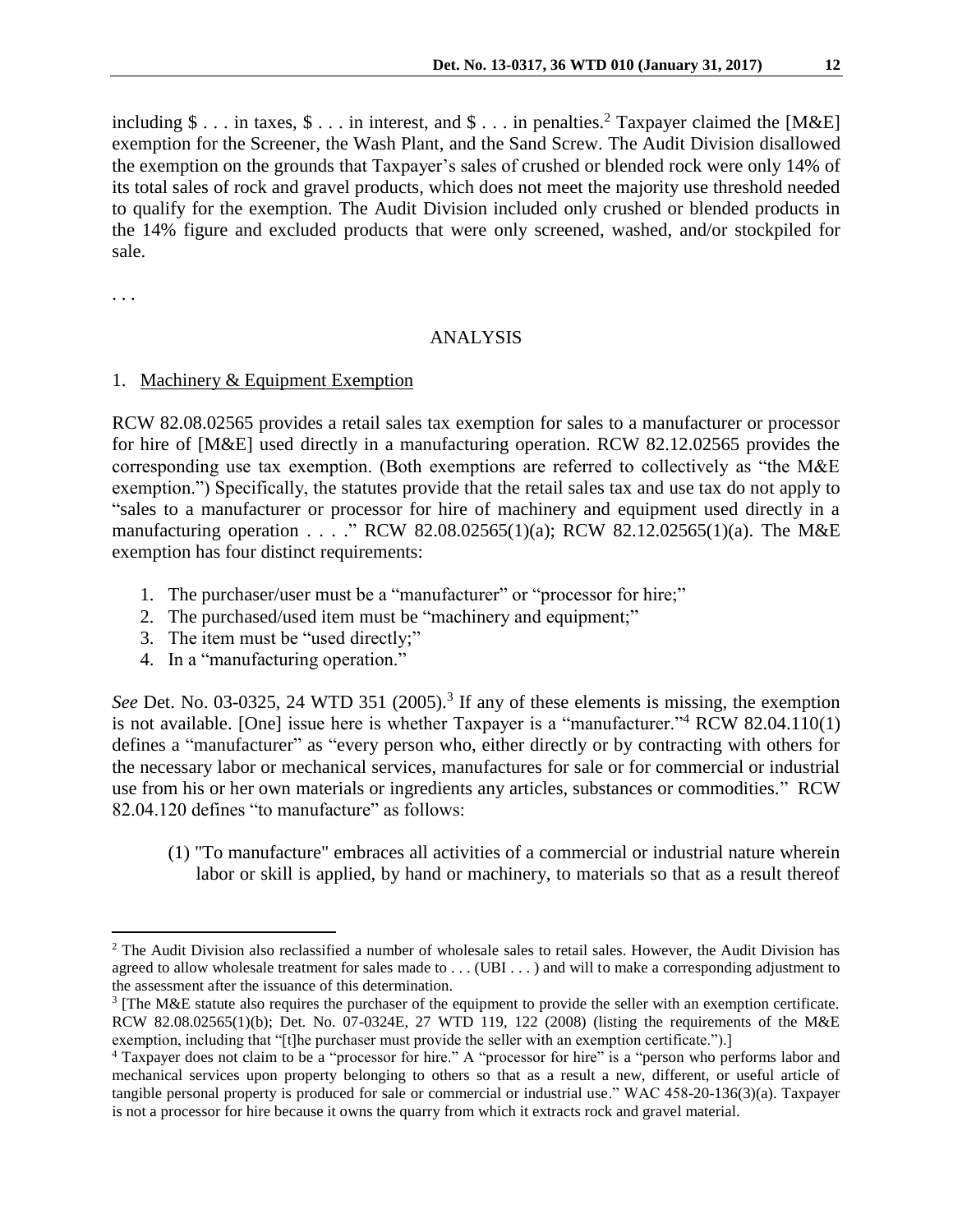a new, different or useful substance or article of tangible personal property is produced for sale or commercial or industrial use, and shall include:

. . .

(d) crushing and/or blending of rock, sand, stone, gravel, or ore.

Thus, the definition of "to manufacture" expressly includes the crushing and/or blending of rock, sand, stone, gravel, or ore. Because Taxpayer engages in manufacturing when it crushes or blends the extracted materials from the quarry, it is a "manufacturer" under RCW 82.04.110.

RCW 82.04.100 defines "extractor" as:

[E]very person who from the person's own land or from the land of another under a right or license granted by lease or contract, either directly or by contracting with others for the necessary labor or mechanical services, for sale or for commercial or industrial use mines, quarries, takes or produces coal, oil, natural gas, ore, stone, sand, gravel, clay, mineral or other natural resource product. . . .

Under this definition, Taxpayer is also an extractor. WAC 458-20-135 ("Rule 135") is the Department's rule that applies when a taxpayer is both an extractor and a manufacturer.

(b) **When an extractor is also a manufacturer**. An extractor may subsequently take an extracted product and use it as a raw material in a manufacturing process. The following examples explain when an extracting process ends and a manufacturing process begins for various situations. These examples should be used only as a general guide. A determination of when extracting ends and manufacturing begins for other situations can be made only after a review of all of the facts and circumstances.

 (i) **Mining and quarrying**. Mining and quarrying operations are extracting activities, and generally include the screening, sorting, and piling of rock, sand, stone, gravel, or ore. For example, an operation that extracts rock, then screens, sorts, and with no further processing places the rock into piles for sale, is an extracting operation.

 (A) The crushing and/or blending of rock, sand, stone, gravel, or ore are manufacturing activities. These are manufacturing activities whether or not the materials were previously screened or sorted.

 (B) Screening, sorting, piling, or washing of the material, when the activity takes place in conjunction with crushing or blending at the site where the materials are taken or produced, is considered a part of the manufacturing operation if it takes place after the first screen. . . .

Rule 135(2) (emphasis added.)

Tax exemptions are construed strictly, though fairly, in favor of application of the tax. *See, e.g., Budget Rent-a-Car, Inc. v. Dep't of Revenue*., 81 Wn.2d 171, 500 P.2d 764 (1972); *Group Heath Coop. v. Tax Comm'n*, 72 Wn.2d 422, 429, 433 P.2d 201 (1967); Det. No. 04-0102, 23 WTD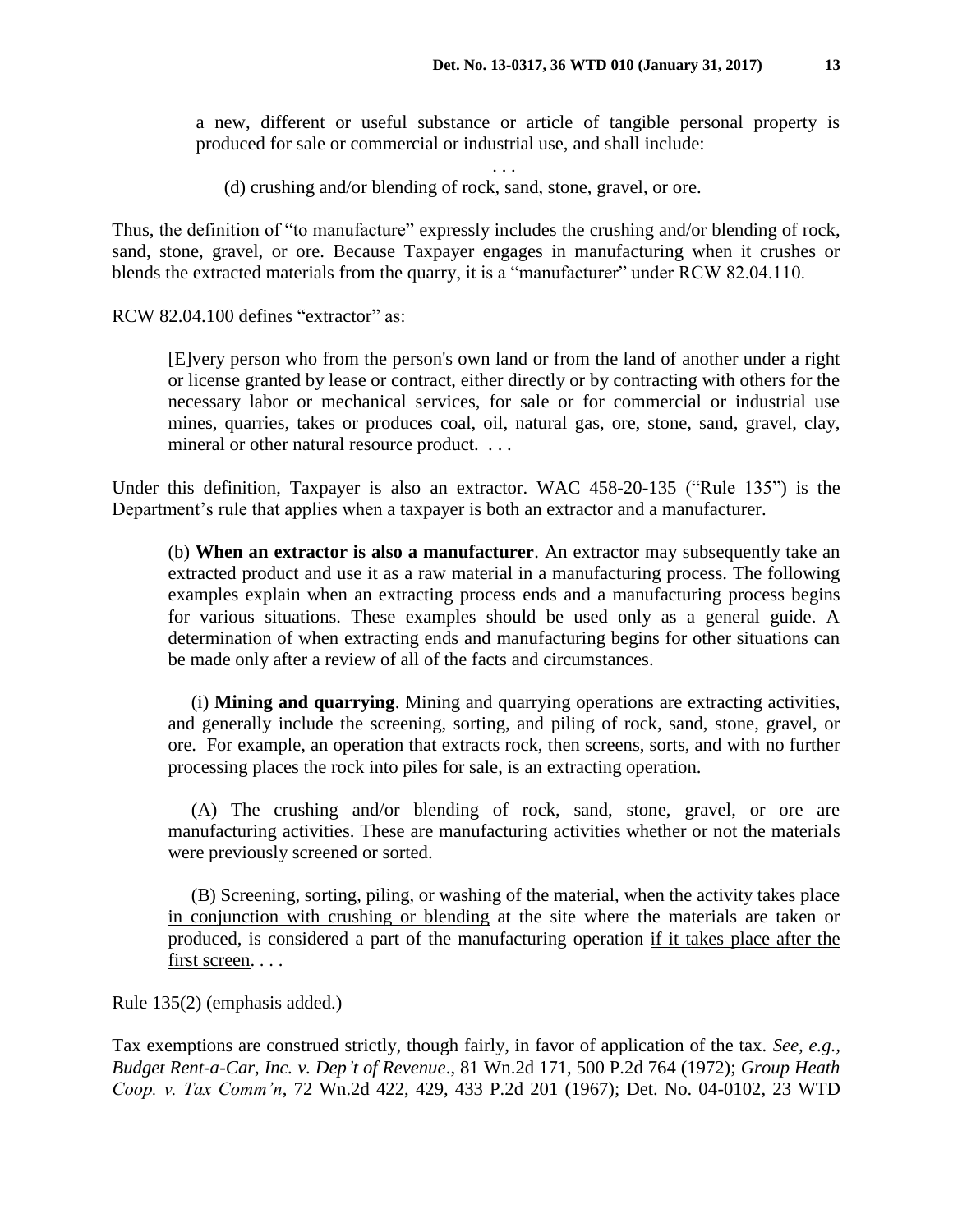340 (2004); Det. No. 03-0079, 23 WTD 83 (2004). "Taxation is the rule and exemption is the exception." *O'Leary v. Dep't of Revenue*, 105 Wn.2d 679, 717 P.2d 273 (1986). Thus, "the burden of showing qualification for the tax benefit afforded likewise rests with the taxpayer." *Group Health*, 72 Wn.2d at 429. The rules of statutory construction apply to agency rules and regulations, as well as statutes. *Multicare Medical Center v. DSHS*, 114 Wn.2d 272, 591, 790 P.2d 124 (1990); *Tesoro Refining and Marketing Co. v. Dep't of Revenue*, 164 Wn.2d 310, 190 P.3d 28 (2008); *Madre v. Health Care Auth.,* 149 Wn.2d 458, 472, 70 P.3d 931 (2003); *Port of Seattle v. Dep't of Revenue*, 101 Wn. App. 106, 1 P.3d 607 (2000).

Rule 135 recognizes that while extractors can also be manufacturers, the M&E exemption applies only to manufacturing, not extracting. Rule 135(2)(b)(i)(B) does not provide a blanket exemption for all screening, sorting, or washing activities that occur after the first screen, as Taxpayer claims. Rather, the rule limits the exemption to screening and washing activities that are performed *in conjunction with* blending or crushing activities. Applying the language of Rule  $135(2)(b)(i)(B)$  and the rules of statutory construction, we conclude that only the screening, sorting, and washing of materials that are crushed or blended take place "in conjunction with crushing or blending," and therefore, are part of the manufacturing operation. The mere screening, sorting, and washing of extracted materials that are not crushed or blended do not take place "in conjunction with crushing or blending." These activities are not part of the manufacturing operation, even though they take place after the first screen. The Wash Plant and the Sand Screw only wash and screen extracted material that is not crushed or blended. Thus, the Wash Plant and Sand Screw are not part of the manufacturing operation and Taxpayer cannot claim the M&E exemption with respect to these items. The Screener, however, sorts extracted material that *is* crushed. Thus, the Screener is part of the manufacturing operation, subject to the majority use threshold, described below.

# 2. Majority Use Threshold

WAC 458-20-13601 ("Rule 13601") provides that [M&E] used for both a qualifying and nonqualifying use is eligible for the M&E exemption only if the qualifying use is greater than 50% of its overall use:

Machinery and equipment both used directly in a qualifying operation and used in a nonqualifying manner is eligible for the exemption only if the qualifying use satisfies the majority use requirement. Majority use can be expressed as a percentage, with the minimum required amount of qualifying use being greater than fifty percent compared to overall use. To determine whether the majority use requirement has been satisfied, the person claiming the exemption must retain records documenting the measurement used to substantiate a claim for exemption or, if time, value, or volume is not the basis for measurement, be able to establish by demonstrating through practice or routine that the requirement is satisfied. Majority use is measured by looking at the use of an item during a calendar year using any of the following:

\* \* \*

(ii) Value. Value means the value to the person, measured by revenue if the qualifying and nonqualifying uses both produce revenue. Value is measured using gross revenue, with revenue from qualifying use of the M&E the numerator, and total revenue from use